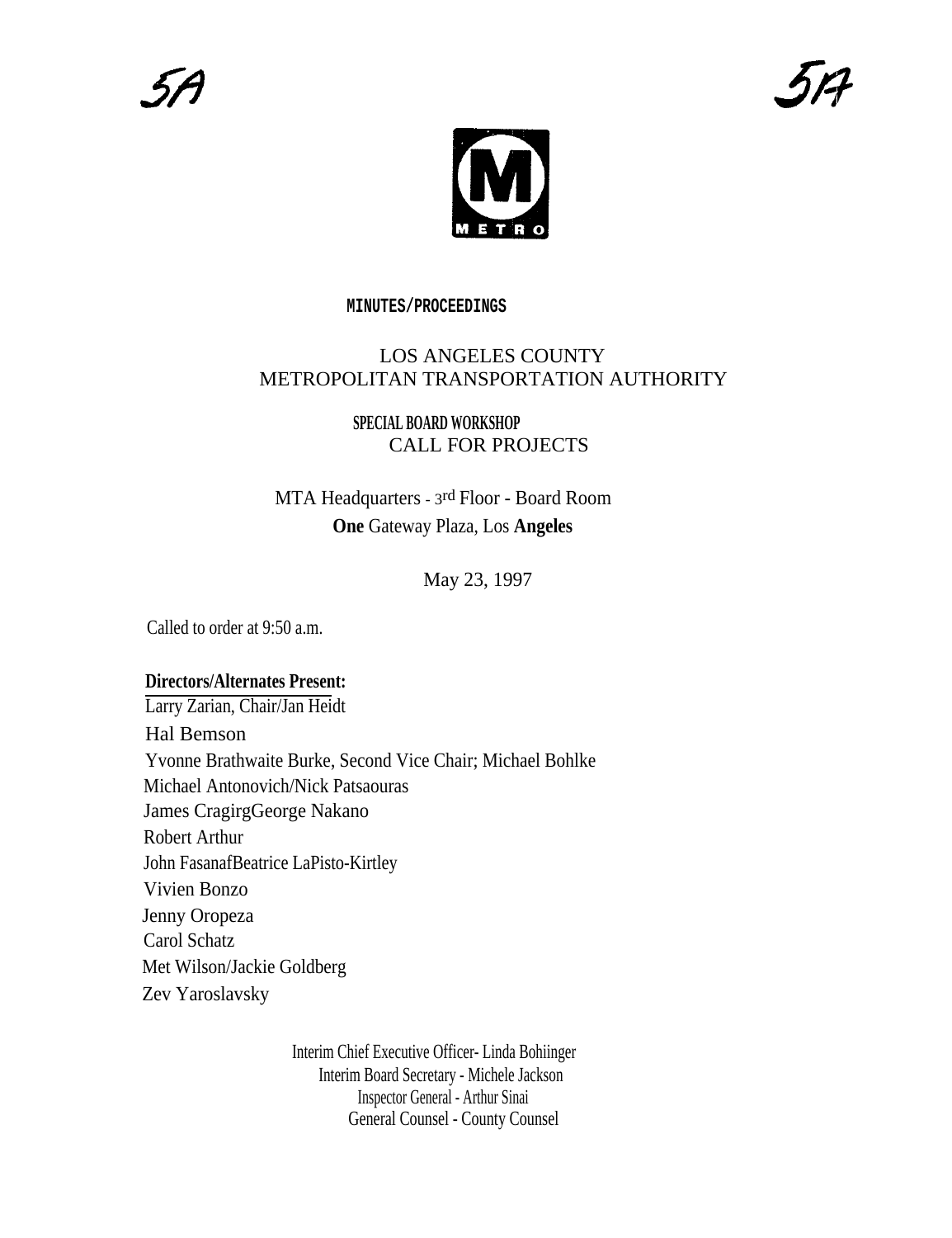#### **CONSIDERED:**

the 1997 Transportation Improvement Program (TIP) Call for Projects preliminary staff recommendations and the Technical Advisory Committee (TAC) recommendations; and

review of project rankings and recommended  $B<sub>1</sub>$ funding amounts.

> CEO Linda Bohlinger introduced Tony Harris, CalTrans District 7 Director.

Director Wilson announced that motions regarding ranking will be directed back to staff and TAC, and funding motions will be heard at the next meeting.

Carol Inge explained the Call process noting that the Board approved the application process last December, followed by the estimated funding marks.

Four hundred fourteen applications were received requesting \$1.4 billion. The projects were then ranked in accordance with the standard criteria and preliminary rankings were mailed out ,in April. She reminded the Board that \$2 million had been added to the TDM category for each of the next two years and no additional money is available.

She continued by saying that this meeting should result in identification of project rankings Board Members would like to have reconsidered. Revised recommendations would then be sent back to TAC and to the Board on June 25 for adoption.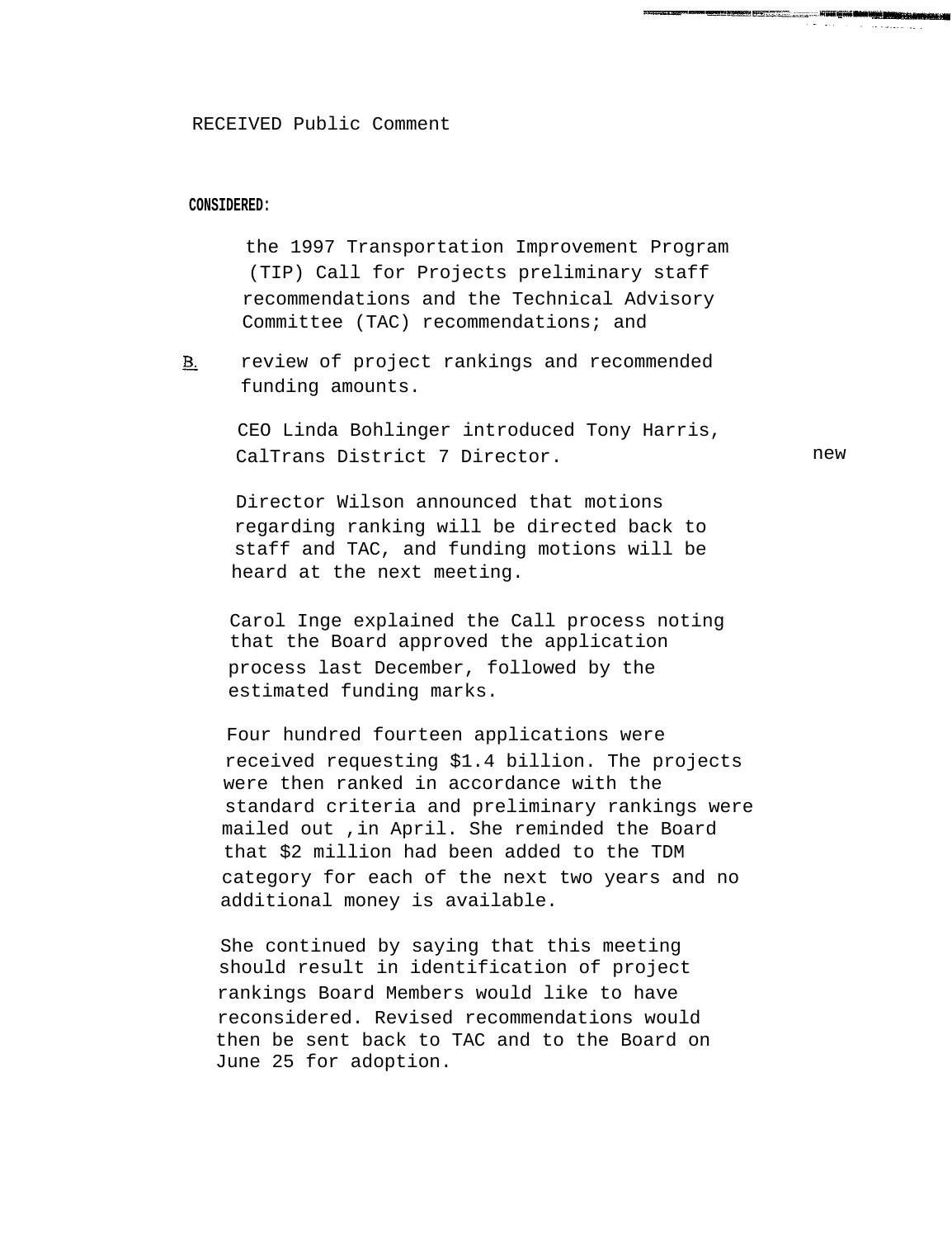On Motions duly made and seconded the Board **APPROVED, reconsideration of the following projects:**

222212327040

### **Mode No. 4 - TDM**

| Project | 4072, Chatsworth Station                 |
|---------|------------------------------------------|
|         | 4073, Hollywood Transportation Center.   |
|         | 4042, Harbor Transitway Shuttle          |
|         | 4049, Green Line Shuttle - Lakewood Sta. |
|         | 4040, Green Line Shuttle - Aviation Sta. |
|         | 4036, El Segundo Green Line Shuttle      |
|         | 4041, Airport Kiosks                     |
|         | 4043, Market Research                    |

Also APPROVED RECONSIDERATION of TAC recommendations with which MTA does not agree.

# **Mode No. 2 - Regional Surface Transportation ~mprovements**

| Project | 4326, Mason Avenue at-grade crossing       |
|---------|--------------------------------------------|
|         | 4338, Santa Monica Blvd. ramp widening     |
|         | 4376, Del Amo/Alameda at-grade crossing    |
|         | $4275$ , ROW - Highway (SR. 138)           |
|         | 4351, Sierra Highway                       |
|         | 4360, SR-134 Access/Safety Improvements    |
|         | 4408, i-5 Western Ave. Access Program      |
|         | 4349, Flower/San Fernando Rd Rail Crossing |

Also APPROVED RECONSIDERATION of TAC recommendations in conflict with MTA recommendations.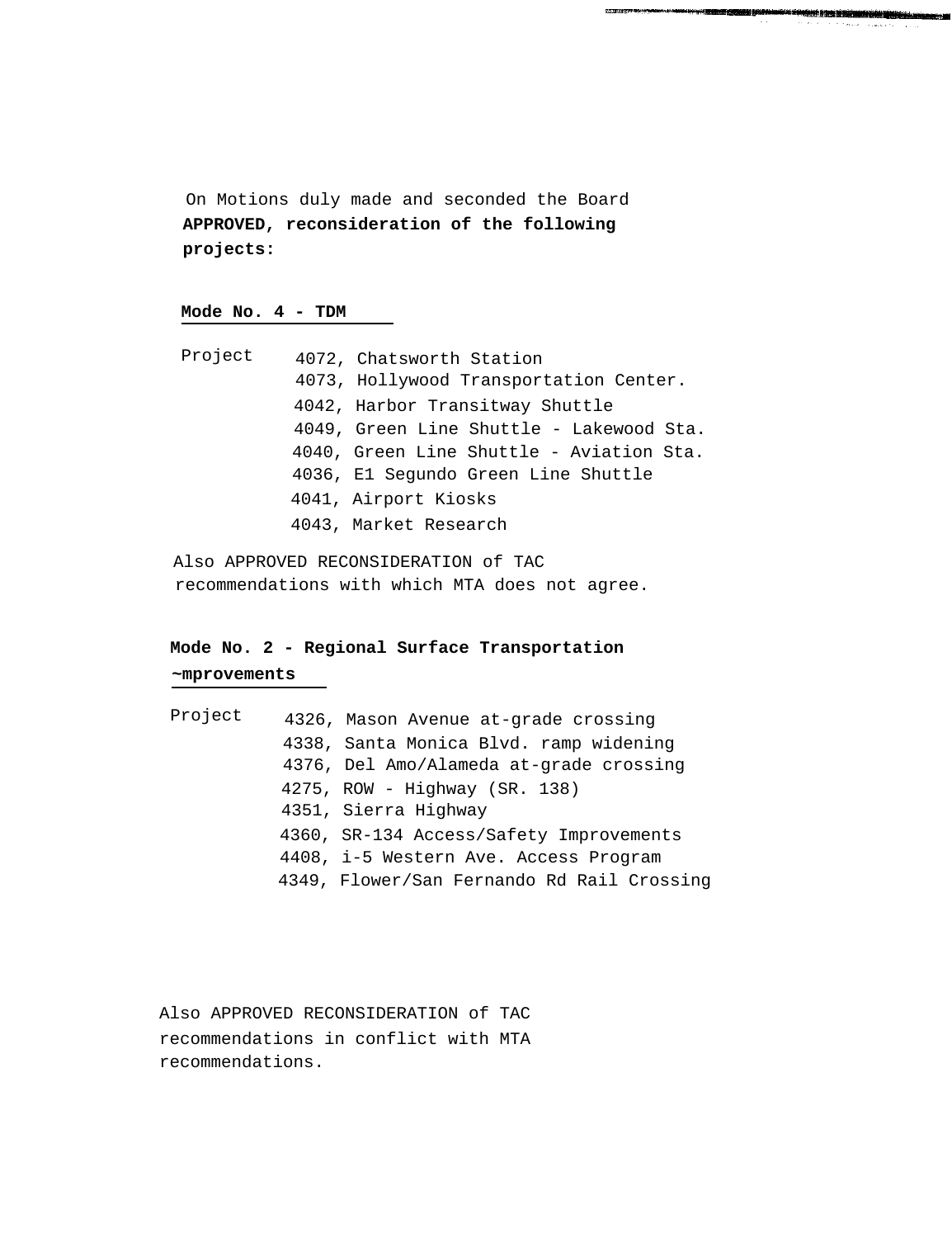### **Mode No. 3 - S~nchronization**

| Project |       | 4242, So. Bay Signal Synchronization      |
|---------|-------|-------------------------------------------|
|         |       | 4239, Hyde Pk. ATSAC Bus Priority Project |
|         | 4224, | Downtown parking mgmt. (Long Beach)       |

**STATISTIC IN THE RESERVATION COMMUNICATION** 

#### **Mode No. 5 - Bikewa~ys & Pedestrian Improvements**

- Project 4122, Ballona Creek Pedestrian Bridge 4118, W. L.A. Veloway Project 4112, So. Bay Bike Trail realignment 4086, Santa Clarita Bikeways 4121, Venice Beach Bike Path 4073, Transit oriented district 4084, Belmont Pier Bike Path 4379, Santa Monica pedestrian connection 4111, Ped. safety/access improvements
- **Mode No. 6 - Transit Capita]**

Project 4159, Warner Center Transit Hub 4217, Anaheim Junction

- **Mode No. 1 - HOV, TOS & G~**
- Project 4285, Rte. 14 HOV Lanes 4286, Rte. 14 HOV Lanes 4260, Rte. I0 HOV Lanes

Director Yaroslavsky expressed displeasure at the inclusion of the Antelope Valley in the San Fernando Valley, because one area will dominate in this exercise as well as in other funding mechanisms.